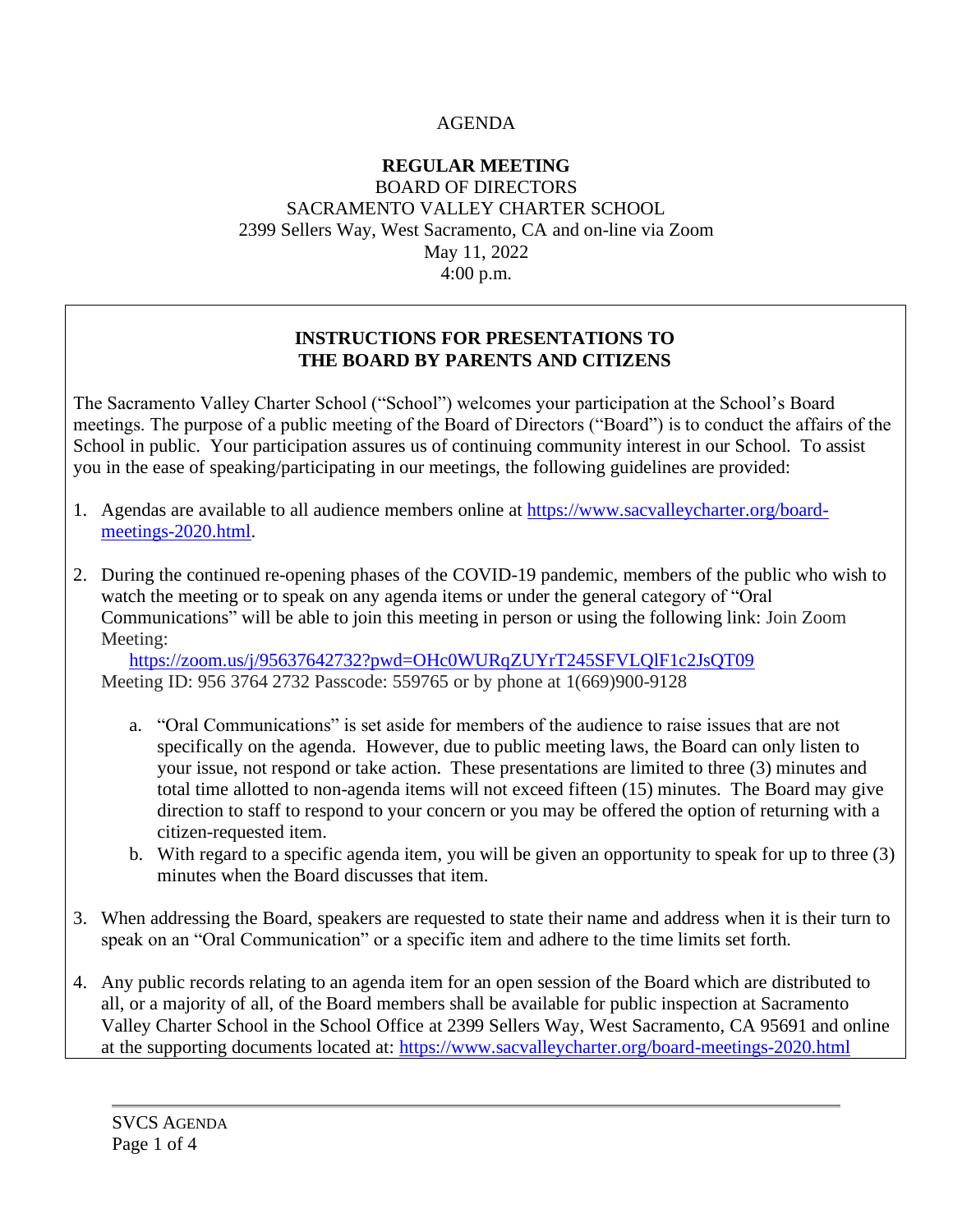#### **I. PRELIMINARY**

#### **A. CALL TO ORDER**

Meeting was called to order at \_\_\_\_\_\_\_\_\_\_\_\_\_\_\_\_.

#### **B. ROLL CALL**

|                   | Present | Absent |
|-------------------|---------|--------|
| Chamkaur Dhatt    |         |        |
| Narinder Thandi   |         |        |
| Surjit S. Dhillon |         |        |
| Bhajan S. Bhinder |         |        |
| Daljit Ghuman     |         |        |

#### **II. OPEN SESSION**

#### **III. APPROVAL OF THE MEETING AGENDA**

#### **IV. APPROVAL OF MEETING MINUTES:** April 20, 2022 Regular Meeting

#### **V. ANNOUNCEMENT OF ITEMS TO BE DISCUSSED IN CLOSED SESSION**

#### **VI. PUBLIC COMMENTS REGARDING CLOSED SESSION ITEMS**

### **VII. CLOSED SESSION**

**A.** Principal's Annual Evaluation

#### **VIII. RECONVENE OPEN SESSION**

### **IX. ANNOUNCEMENT OF ACTION TAKEN IN CLOSED SESSION**

#### **X. COMMUNICATIONS**

- **A.** ORAL COMMUNICATIONS: Non-agenda items: no individual presentation shall be for more than three (3) minutes\* and the total time for this purpose shall not exceed fifteen (15) minutes. Ordinarily, Board members will not respond to presentations and no action can be taken. However, the Board may give direction to staff following a presentation. \*Persons requiring an interpreter shall receive a maximum of six (6) minutes.
- **B.** FOR INFORMATION: BOARD/STAFF DISCUSSIONS: Board and staff discuss items of mutual interest.

### **XI. PUBLIC HEARINGS**

- **A.** Preliminary 2022-23 LCAP
- **B.** Preliminary 2022-23 Budget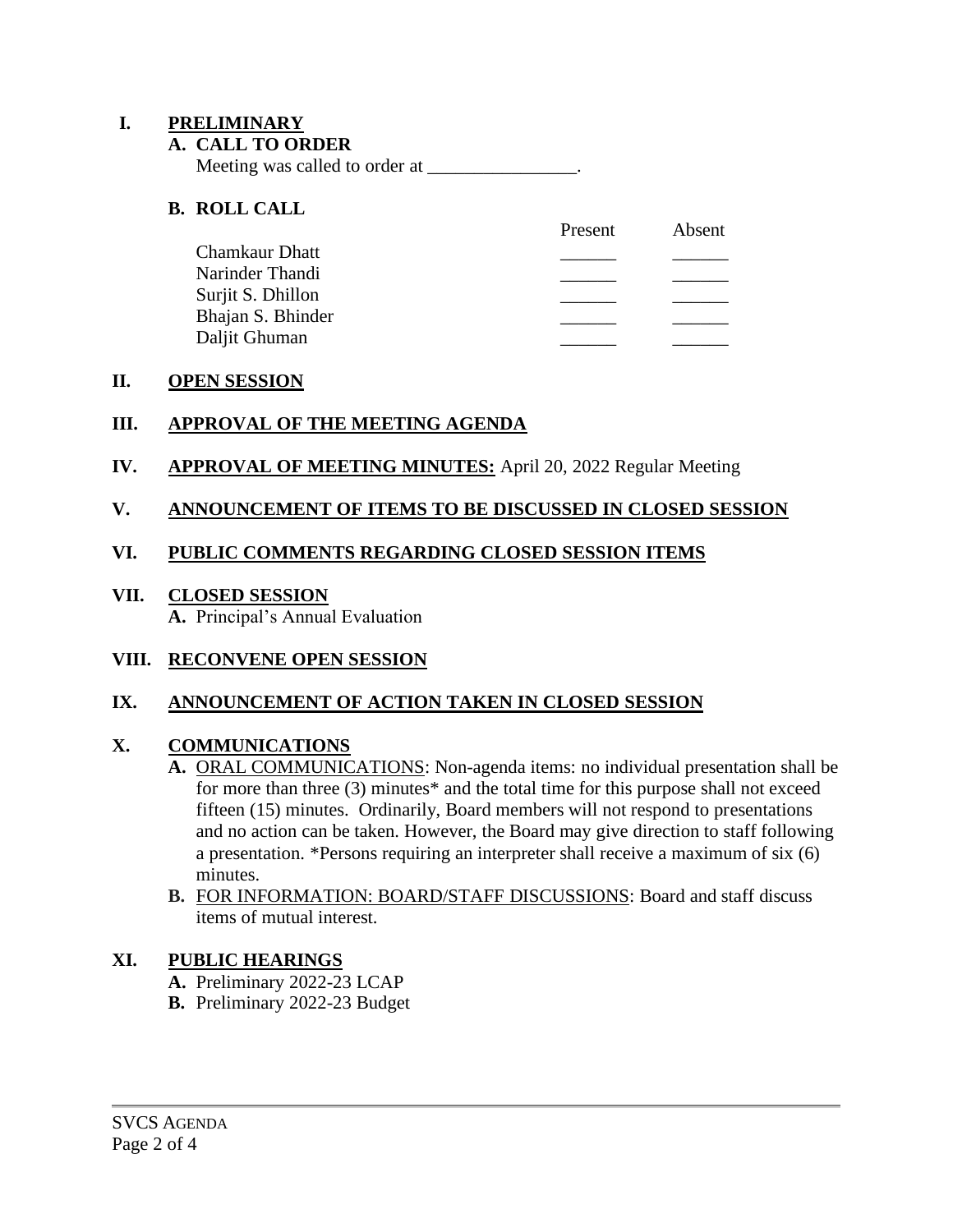**XII. CONSENT AGENDA ITEMS:** All matters listed under the consent agenda are considered by the Board to be routine and will be approved/enacted by the Board in one motion in the form listed below. Unless specifically requested by a Board member for further discussion or removed from the agenda, there will be no discussion of these items prior to the Board votes on them.

### **XIII. ITEMS SCHEDULED FOR ACTION**

- **A. BUSINESS** (20 minutes)
	- 1. Approve Revenue and Expense Reports
	- 2. Approve Resolution #2021-22 008 to extend the option for teleconferencing Board meetings under emergency declarations
	- 3. Approve Independent Study revision
	- 4. Approve lease amendment with Sikh Temple Sacramento for an additional 1,350 square feet under the existing lease terms, including the price per square foot as described in the existing lease.

# **B. CURRICULUM AND INSTRUCTION**

## **C. PERSONNEL**

## **D. PUPIL SERVICES**

## **XIV. ITEMS SCHEDULED FOR INFORMATION/DISCUSSION**

### **A. BUSINESS** (25 minutes)

1. Discuss timing and schedule for Summer Boost to address learning loss attributed to COVID-19 disruption and funded through Extended Learning Opportunities Program (ELOP, ESSER II and ESSER III).

# **B. CURRICULUM AND INSTRUCTION** (10 minutes)

- 1. Universal Pre-Kindergarten (UPK) mandate for all schools that offer kindergarten. The UPK Plan for SVCS will need to be heard at a June 2022 board meeting to meet the June 30, 2022 Plan deadline. The timeline to implement the UPK program is imminent.
- 2. Principal's Report: This is a presentation of information which has occurred since the previous Board meeting. This also includes ongoing efforts for student performance, enrollment and attendance, special education, LCAP advisory/ELAC/site council updates, staffing updates and meetings with our authorizer and/or YCOE.

# **C. PERSONNEL**

# **D. PUPIL SERVICES**

- 1. Update on Transportation Services
- 2. Update on School Safety